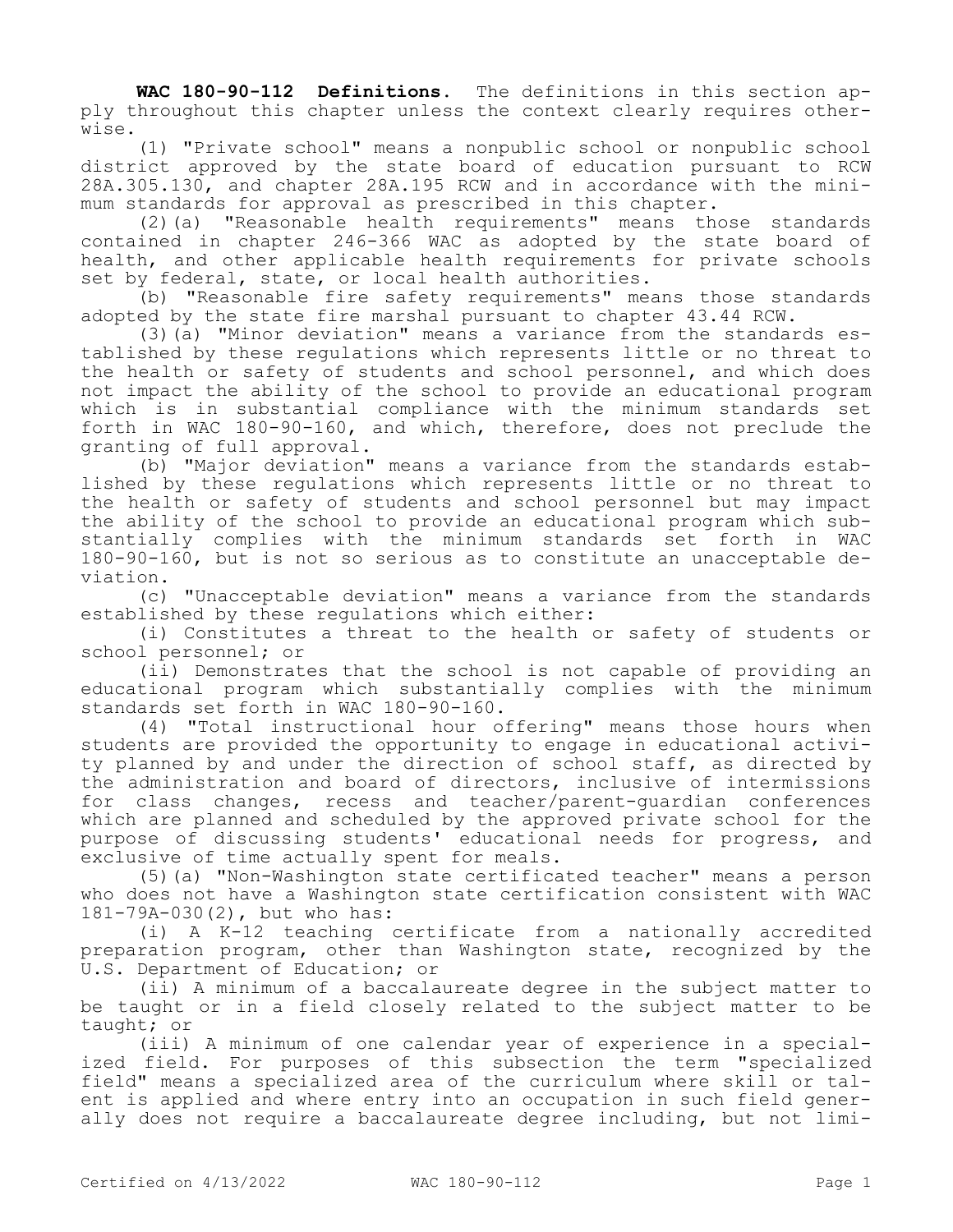ted to, the fields of art, drama, dance, music, physical education, and career and technical or occupational education.

(b) "Exceptional case" means that a circumstance exists within a private school in which:

(i) The educational program offered by the private school will be significantly improved with the employment of a non-Washington state certificated teacher. Each teacher not holding a valid Washington state certificate shall have experience or academic preparation appropriate to K-12 instruction and consistent with the school's mission. Such experience or academic preparation shall be consistent with the provisions of (c) of this subsection; and

(ii) The school employs at least one Washington state certified teacher, administrator, or superintendent who provides general supervision to any non-Washington state certificated teacher. The school will annually report to the state board of education the academic preparations and experience of each non-Washington state certificated teacher providing k-12 instruction in an addendum to the certificate of compliance as provided in WAC 180-90-160; and

(iii) The non-Washington state certificated teacher of the private school, employed pursuant to this section, has been verified by the private school, as meeting the age, good moral character, and personal fitness requirements of WAC 181-79A-150 (1) and (2), and has not had his or her teacher's certificate revoked by any state or foreign country consistent with WAC 181-79A-155 (5)(a).

(c) "Unusual competence": As applied to an exceptional case wherein the educational program as specified in RCW 28A.195.010 and WAC 180-90-160(7) will be significantly improved with the employment of a non-Washington state certificated teacher as defined in (a) of this subsection.

(d) "General supervision" means that a Washington state certificated teacher, administrator, or superintendent shall be generally available at the school site to observe and advise the teacher employed under provision of (c) of this subsection and shall evaluate pursuant to policies of the private school.

(6) "Business day" means a weekday, excluding weekends, state holidays, and state closures unless otherwise specified.

(7) "Filing" means the process by which a document is officially delivered to a state board of education staff member. Unless otherwise provided, filing shall be accomplished by:

(a) Hand delivery of the document to the specified state board of education staff member;

(b) By sending the document by email and first class mail to the specified state board of education email address and state board of education's office address on its website; or

(c) By submitting an initial or annual application and certification of compliance as required in WAC 180-90-130 or 180-90-160.

Documents required to be filed shall be deemed filed upon actual receipt during office hours at the office of the state board of education.

(8) "Executive director" means the executive director of the state board of education.

(9) "SBE private school officer" means the person designated by the executive director to administer the state board of education's private school program.

(10) "SBE representative" means the person designated by the executive director to administer the state board of education's private